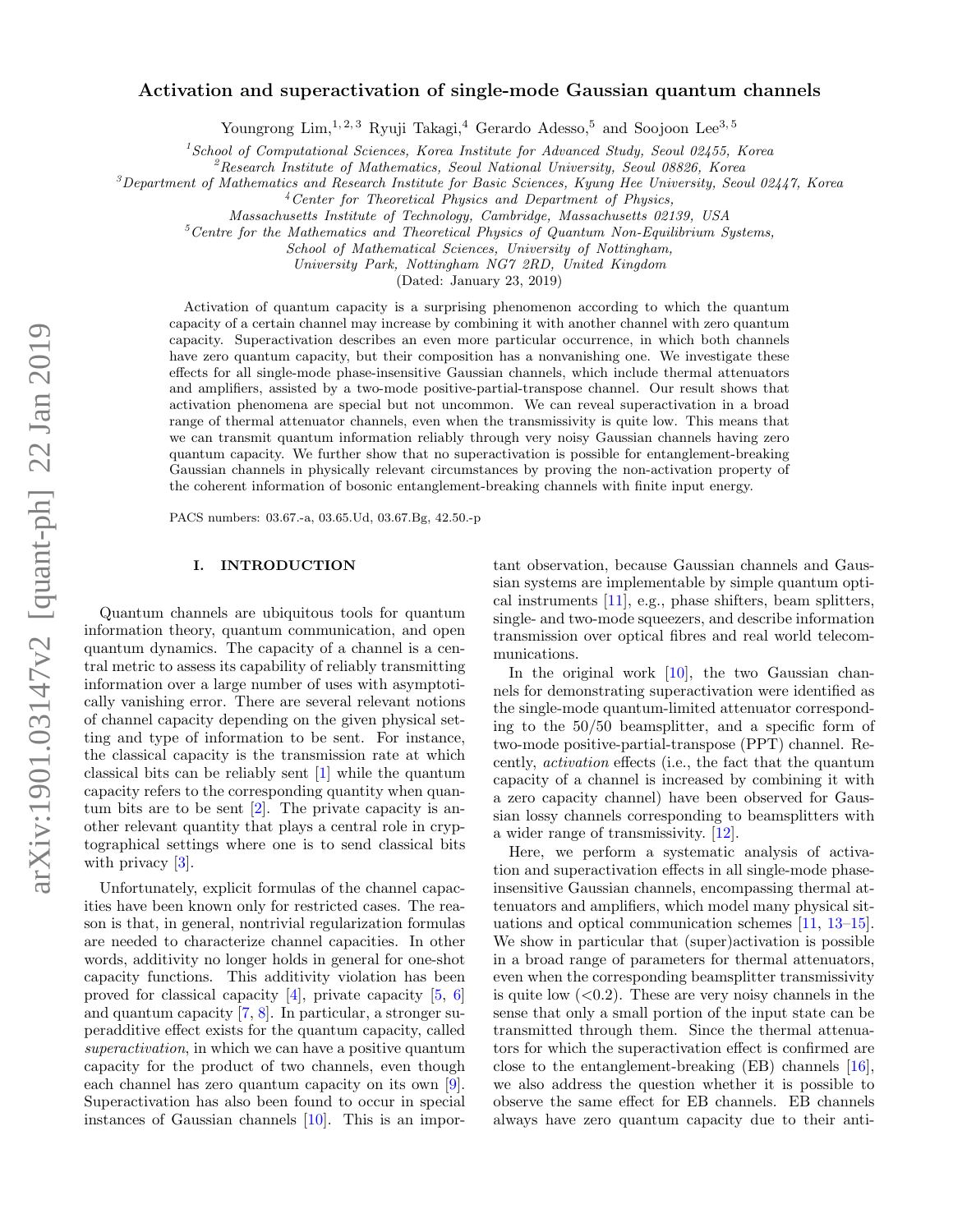degradable property [\[17\]](#page-4-15), and it is known that EB channels with finite-dimensional input and output spaces cannot be superactivated [\[18,](#page-4-16) [19\]](#page-4-17) (See also Appendix B). We extend this no-go result to infinite-dimensional bosonic EB channels with finite input energy, which implies that EB channels cannot be helped by another zero-capacity channel for transmitting quantum information in physically relevant circumstances.

In Section [II,](#page-1-0) some basic definitions and relations related to our work are introduced. In Section [III,](#page-2-0) the main results are presented with some numerical and analytical methods. Finally, in Section [IV,](#page-3-0) we comment on a few remarks and open problems.

# <span id="page-1-0"></span>II. PRELIMINARIES

Let us consider an isometry  $V : \mathcal{H}(A) \to \mathcal{H}(B) \otimes \mathcal{H}(E)$ . A quantum channel  $\Phi : \rho_A \mapsto \rho_B$  is a completely-positive trace-preserving (CPTP) map corresponding to the action of the isometry on the input state of system A followed by tracing out the environment  $E$ , written as  $\Phi(\rho_A) = \text{Tr}_E V \rho_A V^{\dagger}$  [\[20\]](#page-4-18). If we trace out the output system  $B$  instead of the environment, we get the complementary channel such as  $\Phi^{c}(\rho_{A}) = \text{Tr}_{B} V \rho_{A} V^{\dagger}$ . The quantum capacity  $Q(\Phi)$  is defined as the maximum transmission rate of qubits through a given channel  $\Phi$  with asymptotically vanishing error. By the quantum capacity theorem [\[21,](#page-4-19) [22\]](#page-4-20), it is related to an entropic quantity called the coherent information, given by

$$
I_c(\Phi, \rho) = H(\Phi(\rho)) - H(\Phi^c(\rho)), \tag{1}
$$

where H is the von Neumann entropy and  $\rho$  is an input state of the channel. Then, the quantum capacity is given by

$$
Q(\Phi) = \lim_{n \to \infty} \sup_{\rho_n} \frac{I_c(\Phi^{\otimes n}, \rho_n)}{n},
$$
 (2)

where  $\Phi^{\otimes n}$  means *n* independent parallel uses of the channel, and  $\rho_n$  is any state acting on  $\mathcal{H}(A)^{\otimes n}$ .

Gaussian states are the quantum states whose characteristic functions (or, equivalently, Wigner functions) have Gaussian distributions  $[23, 24]$  $[23, 24]$  $[23, 24]$ . For an *n*-mode bosonic quantum state, there are  $n$  pairs of position and momentum operators collectively written as  $R =$  $(Q_1, P_1, ..., Q_n, P_n)^T$ , that satisfy the commutation relation  $[R_i, R_j] = iJ_{ij}$ , where  $J = \begin{pmatrix} 0 & 1 \\ -1 & 0 \end{pmatrix}^{\oplus n}$ . A Gaussian state can be entirely specified by the first and second moments of the quadrature operators instead of the density matrix  $\rho$  itself, i.e., the displacement vector  $d = \langle R \rangle_{\rho}$ , and the covariance matrix  $\gamma$  with elements  $\gamma_{ij} = \langle R_i R_j + R_j R_i \rangle_{\rho} - 2 \langle R_i \rangle_{\rho} \langle R_j \rangle_{\rho}$ , respectively.

We focus our attention to Gaussian transformations, in which the quadrature operators are transformed by matrices in the real symplectic group, i.e.,  $S \in Sp(2n, \mathbb{R})$ ,

 $SJS^{T} = J$ , such as  $R' = SR$ . For each symplectic transformation S, there is a corresponding unitary transformation  $U<sub>S</sub>$ , called symplectic unitary matrix, acting on quadrature operators as  $R_i' = U_S^{\dagger} R_i U_S$  for  $i = 1, ..., 2n$ . Then, a Gaussian channel is a CPTP map transforming Gaussian states to Gaussian states, which can be given by the symplectic dilation form as [\[25\]](#page-4-23)

$$
\Phi_G(\rho_A) = \text{Tr}_E[U_S(\rho_A \otimes \rho_E)U_S^{\dagger}],\tag{3}
$$

where  $\rho_A$  is an input state and  $\rho_E$  is a Gaussian state in the environment. In phase space, on the level of the covariance matrix  $\gamma$  of a Gaussian state  $\rho_A$ , the action of a Gaussian channel can be expressed as  $\gamma \to \Phi(\gamma) =$  $X\gamma X^T + Y$ , where X and  $Y = Y^T$  are  $2n \times 2n$  real matrices constrained to the condition  $Y + i(J - XJX^T) \geq 0$ to ensure that the channel is CPTP. In order to obtain the expression of the complementary channel, we need to consider a symplectic transformation having block matrix form  $S = \begin{pmatrix} X & Z \\ Y & Z \end{pmatrix}$  $X_c$   $Z_c$  . The number of modes of the input and output states is the same for the channels we care about in this work. If the environment modes are in vacuum states, a Gaussian channel and its complementary channel are described as  $\Phi(\gamma) = X\gamma X^T + ZZ^T, \ \Phi^c(\gamma) =$  $X_c \gamma X_c^T + Z_c Z_c^T$ .

For single-mode Gaussian channels, there exists a full classification [\[26\]](#page-4-24). Among those, we focus on the phaseinsensitive channels, satisfying the condition that X and Y are diagonal. This class includes thermal attenuator, amplifier, and additive Gaussian noise channels. Note that the thermal attenuator is nothing but a beamsplitter operation with a transmissivity  $t$  acting on the system mode  $A$  and an ancillary environment mode  $E$ , after tracing out the latter. In general, the ancillary input of the beamsplitter can be in a thermal state with average photon number N. When the ancilla is in the vacuum state  $(N = 0)$ , the corresponding channel is known as quantum-limited attenuator. On the other hand, an amplifier channel corresponds to the operation consisting of a two-mode squeezer and a beam splitter on A and E, which enables amplification of the input signal mode A. Similarly, if the environment mode  $E$  is in the vacuum, we get a quantum-limited amplifier.

An EB channel always gives a separable output state, i.e.,  $\Phi \otimes \mathbb{1}(\rho_{AA'})$  is separable, and it has zero quantum capacity. Similarly, an entanglement-binding channel, a type of PPT channel which also has zero quantum capacity, gives a non-distillable output state. In the Gaussian regime, because there is no bound entangled state of  $1 \oplus n$  modes [\[27\]](#page-4-25), an entanglement-binding channel needs at least a two-mode input and a two-mode output system. That is exactly the case for the PPT entanglementbinding channel that will be used in this work, suggested by  $[10]$ .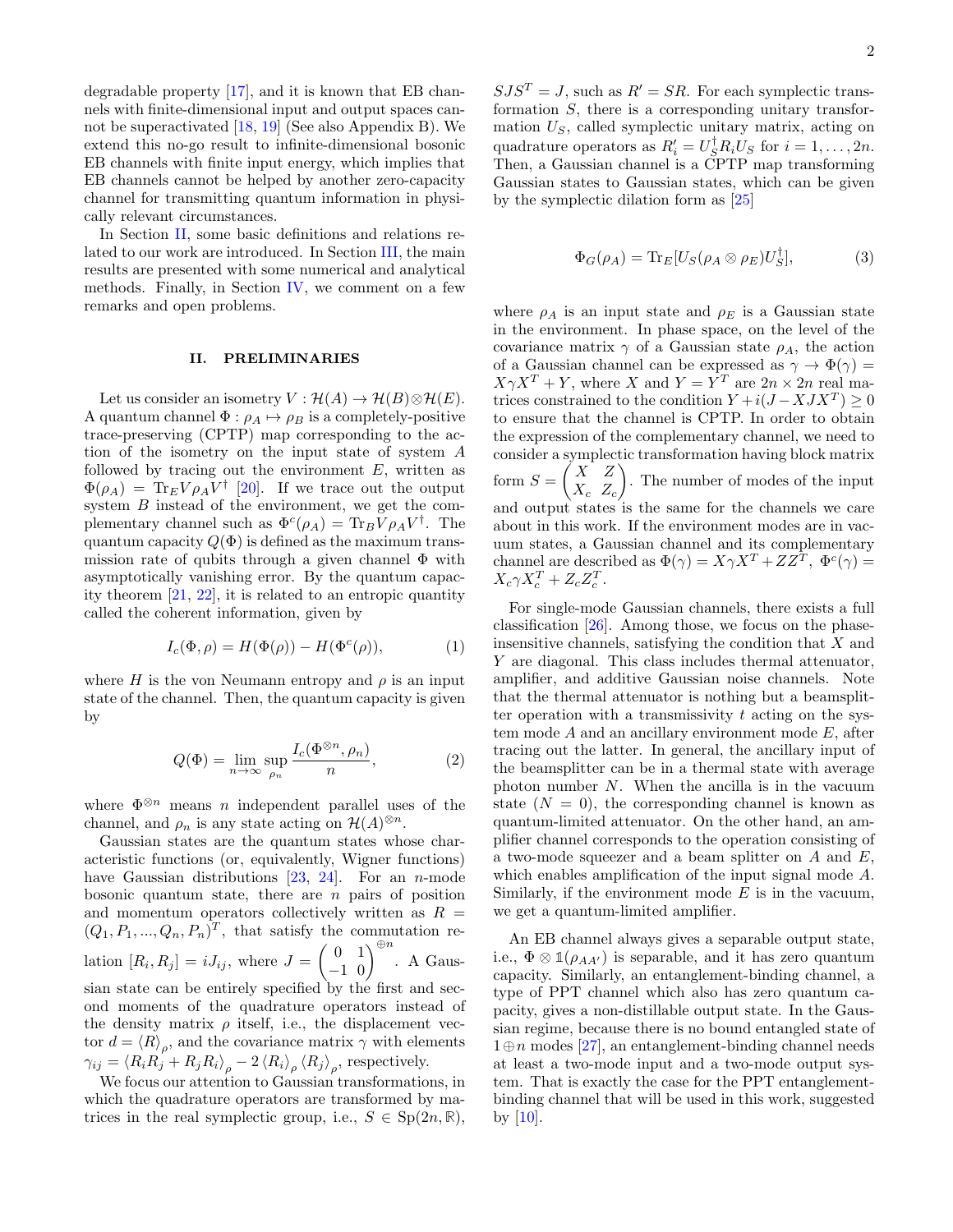

<span id="page-2-1"></span>FIG. 1: (Color online) Classification of phase-insensitive single-mode Gaussian channels. Axes defined by  $\tau =$  $\det X, y = \sqrt{\det Y}$ . Physical channels (CPTP) should satisfy the relation  $y \geq |\tau - 1|$ . EB channels are on the (orange online) region of  $y \ge |\tau| + 1$ .

### <span id="page-2-0"></span>III. MAIN RESULTS

We investigate which phase-insensitive single-mode Gaussian channels exhibit (super)activation of quantum capacity when combined with the two-mode PPT channel introduced in [\[10\]](#page-4-9). Our analysis will extend beyond the specific cases of the Gaussian lossy channel and the thermal attenuator with transmissivity near 0.5 [\[10,](#page-4-9) [12\]](#page-4-11).

On the level of density matrices, a phase-insensitive channel Φ satisfies the condition

$$
\Phi[e^{i\phi n_A}\rho e^{-i\phi n_A}] = e^{i\phi n_B}\Phi[\rho]e^{-i\phi n_B},\tag{4}
$$

where  $\phi$  is any real number and  $n_A$   $(n_B)$  is the number operator on mode A (mode B). As previously mentioned, phase-insensitive Gaussian channels are specified in phase space by diagonal matrices  $X$  and  $Y$ . All singlemode phase-insensitive Gaussian channels are depicted in √ Fig. [1](#page-2-1) as a function of  $\tau = \det X$  and  $y = \sqrt{\det Y}$ , with  $y \geq |\tau - 1|$ .

Let us consider the coherent information of the thermal attenuator  $\Phi_{t,N}$ , i.e., of the channel with  $X = \sqrt{t} \mathbb{1}, Y =$  $(1-t)(2N+1)$ <sup>1</sup>, where  $0 < t \le 1$  is the transmissivity and  $N \geq 0$  is the mean photon number of the thermal noise. However, we cannot use the simple symplectic dilation explained in Section [II](#page-1-0) because the thermal environment state is a mixed state. We can instead consider a symplectic dilation after purifying such thermal state to a pure two-mode squeezed state (Appendix A) to get the expression of the complementary channel. Apart from the case of zero thermal noise (equivalent to the quantum-limited attenuator, i.e., the Gaussian lossy channel), the exact formula for quantum capacity of the thermal attenuator is not known. However, there have been known not only lower bounds using a kind of thermal state input [\[28,](#page-4-26) [29\]](#page-4-27), but also the currently best upper



<span id="page-2-2"></span>FIG. 2: (Color online) (a) Various regions having zero capacity (gray), zero maximum coherent information (white), and positive maximum coherent information (purple online, darker shading). EB region (orange online) and NP (nonphysical) region (green online) are also specified [\[34\]](#page-4-28). (b) Difference between the coherent information of the combined channel and the upper bound of quantum capacity. (c), (d) Comparing difference between the coherent information of the combined channel and the upper bound of quantum capacity/maximum coherent information in the region  $\tau > 0.5$ . See text for further details.

bound as  $[30-32]$  $[30-32]$ ,

$$
Q(\Phi_{t,N}) \le \min \left\{ Q_{\text{data}}(\Phi_{t,N}), Q_{\text{PLOB}}(\Phi_{t,N}) \right\} := Q_U(\Phi_{t,N}),
$$
  

$$
Q_{\text{data}}(\Phi_{t,N}) = \max \left\{ 0, \log_2 \left[ \frac{N(1-t) - t}{(1+N)(t-1)} \right] \right\},
$$
  

$$
Q_{\text{PLOB}}(\Phi_{t,N}) = \max \left\{ 0, -\log_2[(1-t)t^N] - g(N) \right\}, (5)
$$

where  $g(x) = (1+x) \log_2(1+x) - x \log_2 x$ .

We now have all the ingredients to test (super)activation of the quantum capacity. By using the symplectic dilation for thermal noise channels (Appendix A), we can obtain the covariance matrices of the combined channel output and complementary channel output. Since the PPT channel has zero quantum capacity, the coherent information of the combined channel should satisfy the following relation if there is no activation,

<span id="page-2-3"></span>
$$
I_c(\Phi_{\rm PPT} \otimes \Phi_{t,N}, \rho_{\rm in}) \leq \mathcal{Q}(\Phi_{\rm PPT} \otimes \Phi_{t,N}) \leq \mathcal{Q}_U(\Phi_{t,N}),
$$
\n(6)

where  $\Phi_{\text{PPT}}$  is a specific two-mode PPT channel suggested by Smith et el. [\[10\]](#page-4-9). Therefore, if we find an input state such that the coherent information of the combined channel exceeds the upper bound of the quantum capacity for the thermal attenuator, (super)activation is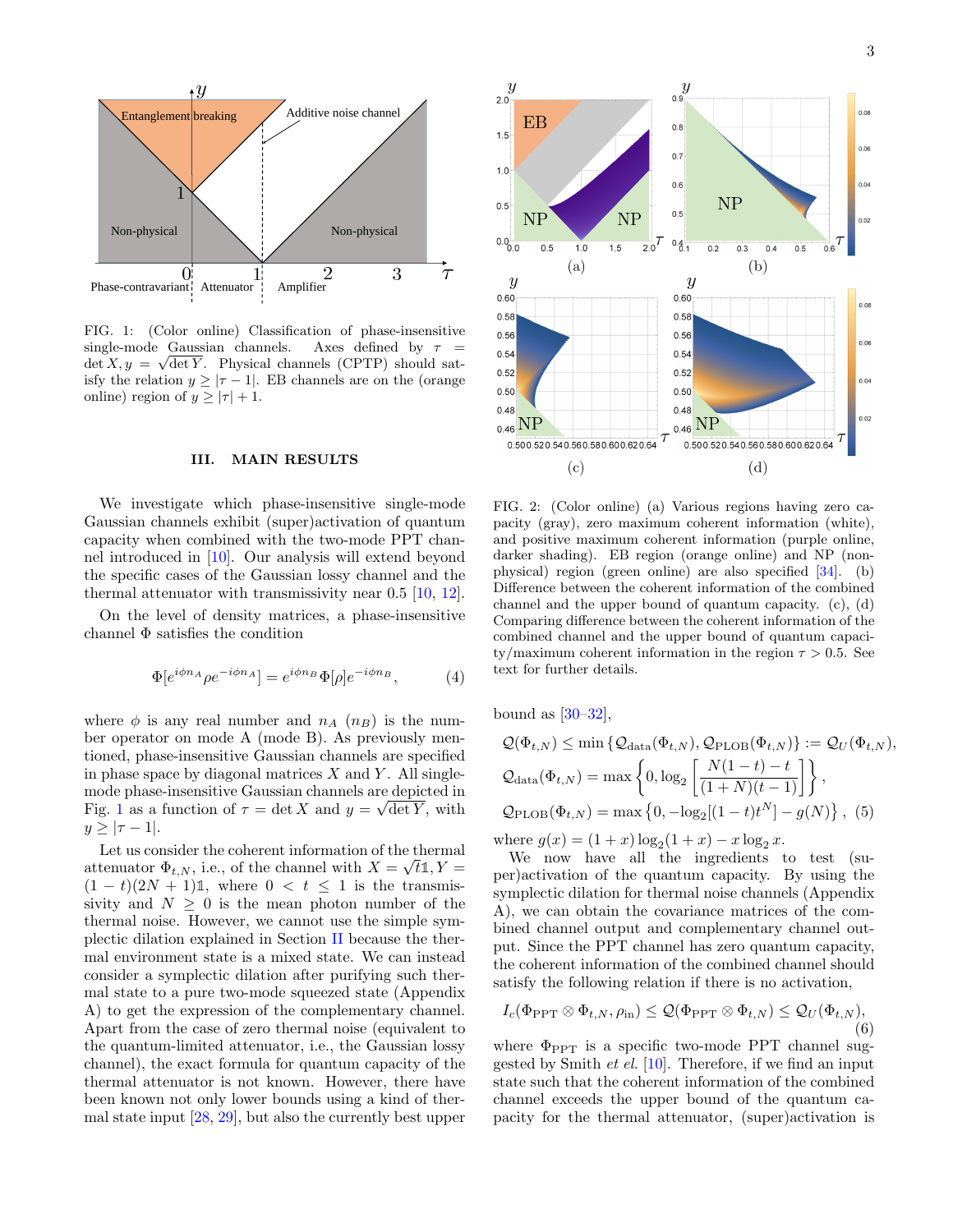confirmed. In general, we need to search all possible three-mode input states, whose covariance matrices are described by 12 independent parameters, satisfying the physicality condition, i.e.,  $\gamma + iJ \geq 0$  [\[33\]](#page-4-31). Since the optimization over all those parameters is computationally intractable, we focus on a class of asymmetric input states specified by three parameters [Eq. [\(A.8\)](#page-6-0) in Appendix A], generalizing a two-parameter family of input states used in previous works [\[10,](#page-4-9) [12\]](#page-4-11).

Although the quantum capacity of arbitrary singlemode phase-insensitive Gaussian channels is still unknown, there are more known facts regarding the maximal coherent information (one-shot quantum capacity) [\[34\]](#page-4-28). In Fig. [2](#page-2-2) (a), the gray region indicates channels with zero quantum capacity owing to their antidegradability, and the dark purple region contains channels with positive coherent information, thus also with positive quantum capacity. The intermediate (white) region, in between the purple and the gray regions, accommodates channels with zero maximum coherent information, but for which one cannot rule out the possibility of having positive quantum capacity.

We compute numerically the difference between the coherent information with three-parameter optimized inputs of the combined channel, and the upper bound of the quantum capacity, i.e.,  $I_c(\Phi_{\text{PPT}} \otimes \Phi_{t,N}, \rho_{\text{in}}) - \mathcal{Q}_U(\Phi_{t,N}),$ as in Fig. [2](#page-2-2) (b). Our results show that (super)activation occurs in a broad range of parameters, even when the transmissivity is quite low  $(\tau < 0.2)$ . This result, which significantly extends previous findings [\[10,](#page-4-9) [12\]](#page-4-11), also raises a question whether the violation of Eq. [\(6\)](#page-2-3) could be observed by a more thorough search when  $\tau \to 0$  or even in the EB region. For EB channels, however, we give a proof that it is not the case as long as the input states have finite energy (Appendix B). Further, we can show that our result covers all the three regions in Fig. [\(2\)](#page-2-2) (a). Thus, there is supereactivation of quantum capacity and maximum coherent information for the gray regions. Also, for the white region, there is superactivation of the maximum coherent information, as well as (super)activation of the quantum capacity. Finally, for the purple region, there is activation of the quantum capacity and maximum coherent information. In addition, Fig. [\(2\)](#page-2-2) (d) depicts the difference from the maximum coherent information instead of the upper bound for the quantum capacity. As expected, the region of activation of the maximum coherent information is much wider than the region of activation of the quantum capacity and the former fully incorporates the latter.

Another important remark is that in the  $\tau > 0.5$  region, we see that activation effects occur for thermal noise channels rather than quantum-limited channels (boundary on the non-physical channels) with the same transmissivity. For example, we cannot see any activation at  $(\tau, y) = (0.53, 0.47)$ , but we see it at  $(0.53, 0.55)$ . This seems counterintuitive, since thermal noise usually degrades the capacity of the channel, which means that it might prevent the activation. Because this can be a consequence of the fact that we have only constrained the optimization to a restricted family of input states, further investigation is needed to confirm these observations. We have also sought (super)activation for amplifier channels, but we cannot see any by our methods. This might come from the fact that the maximum coherent information has a relatively high value for the amplifiers, so it may limit activation. Therefore, we suggest a conjecture that single-mode Gaussian amplifiers cannot be activated.

### <span id="page-3-0"></span>IV. DISCUSSION

In this work, we have investigated the (super)activation of the quantum capacity in single-mode phase-insensitive Gaussian channels assisted with a twomode positive-partial transpose channel. We found that, quite remarkably, a wide region of thermal attenuator channels can be activated, even when the transmissivity is quite low. This significantly extends the activatable region observed in the previous work, and our result gives a hope to further enlarge it by extending the search for the input space. From our study, we cannot draw a conclusion about whether (super)activation happens also for the additive noise channels and amplifiers, but we conjecture these channels cannot exhibit (super)activation.

One can ask several questions about the (super)activation in Gaussian channels. First thing is finding tighter upper bounds of the quantum capacity for the amplifiers and the additive noise channels in order to test the activation conclusively. Second one is investigating multi-mode channels instead of single-mode ones. It could possibly give more classes having zero capacity or upper bounds on them. Finally, one could consider a single-mode phase-sensitive channel, which involves squeezing elements and is thus more complicated to handle. It has been known that for the standard method dealing with a PPT channel and an antidegradable channel, squeezing is needed for superactivation [\[35\]](#page-4-32). Thus, if we find other classes of channels having zero capacity, it could be superactivated in other ways without squeezing elements.

Our results show overall that quantum information can be transmitted reliably through a significant variety of thermal attenuator Gaussian channels, even when they are very noisy, when combined with other zero-capacity channels. This can be of practical relevance to extend the range and robustness of secure quantum communication with continuous variables.

### ACKNOWLEDGMENTS

We thank Elton Yechao Zhu for useful discussions. This work was supported by Basic Science Research Program through the National Research Foundation of Korea (NRF) funded by the Ministry of Science and ICT (NRF-2016R1A2B4014928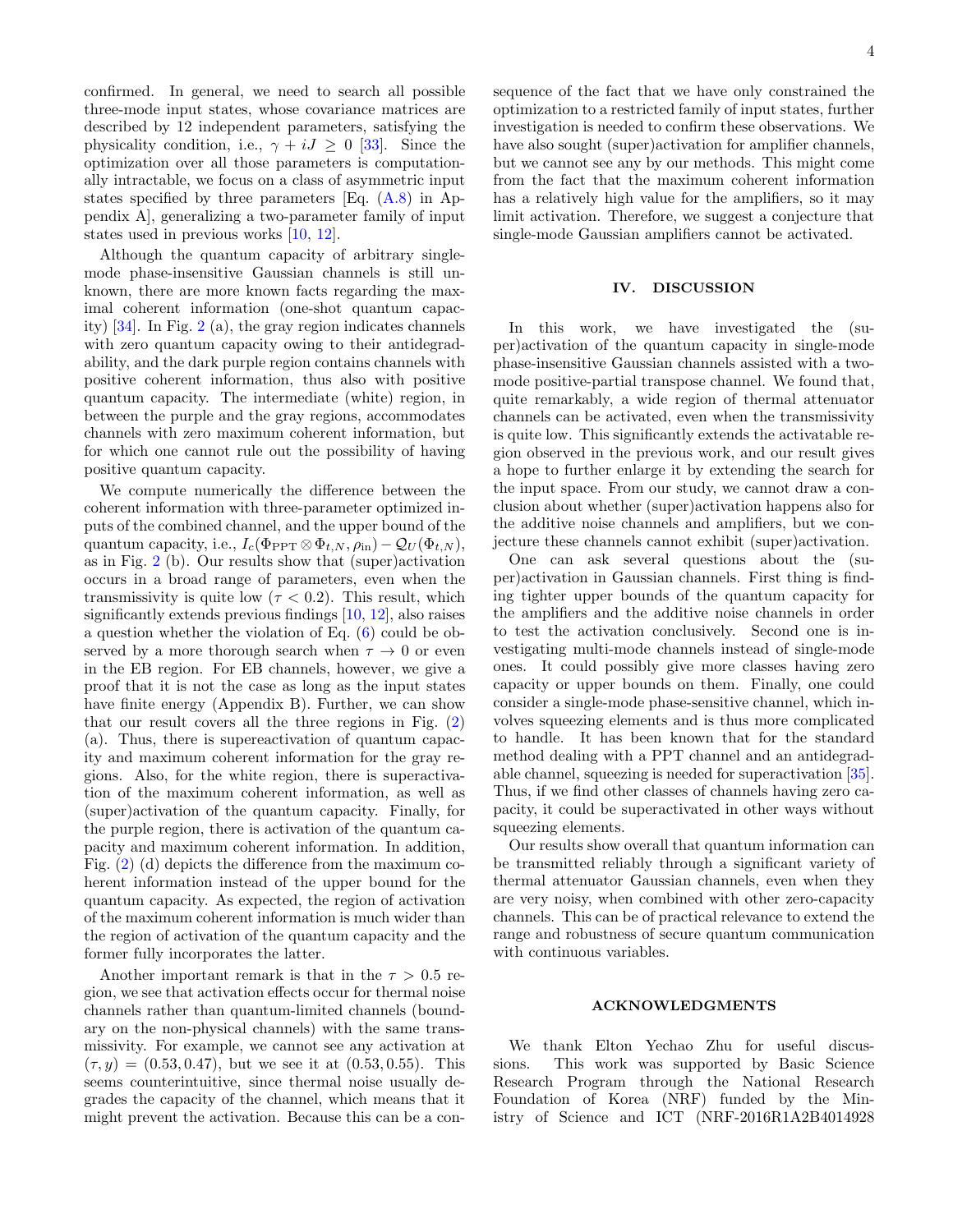& NRF-2017R1E1A1A03070510), the Ministry of Science and ICT, Korea, under an ITRC Program, IITP-2018-2018-0-01402 and Ministry of Education (NRF-2017R1A6A3A01007264 & NRF-2018R1D1A1B07047512). R.T. acknowledges the

support from NSF, ARO, IARPA, and the Takenaka Scholarship Foundation. G.A. acknowledges financial support from the European Research Council (ERC) under the Standard Grant GQCOP (Grant Agreement no. 637352).

- <span id="page-4-0"></span>[1] A. S. Holevo, Prob. Inf. Trans. 9, 177 (1973).
- <span id="page-4-1"></span>[2] P. W. Shor, Phys. Rev. A 52, R2493 (1995).
- <span id="page-4-2"></span>[3] C. H. Bennett and G. Brassard, Proc. IEEE Int. Conf. Computers Systems and Signal Processing, 175 (1984).
- <span id="page-4-3"></span>[4] M. B. Hastings, Nat. Phys. **5**, 255 (2009).
- <span id="page-4-4"></span>[5] G. Smith, J. M. Renes, and J. A. Smolin, Phys. Rev. Lett. 100, 170502 (2008).
- <span id="page-4-5"></span>[6] K. Li, A. Winter, X. Zou, and G.-C. Guo, Phys. Rev. Lett. 103, 120501 (2009).
- <span id="page-4-6"></span>[7] D. P. DiVincenzo, P. W. Shor, and J. A. Smolin, Phys. Rev. A 57, 830 (1998).
- <span id="page-4-7"></span>[8] G. Smith and J. A. Smolin, Phys. Rev. Lett. 98, 030501 (2007).
- <span id="page-4-8"></span>[9] G. Smith and J. Yard, Science **321**, 1812 (2008).
- <span id="page-4-9"></span>[10] G. Smith, J. A. Smolin, and J. Yard, Nat. Photonics 5, 624 (2011).
- <span id="page-4-10"></span>[11] C. Weedbrook, S. Pirandola, R. García-Patrón, N. J. Cerf, T. C. Ralph, J. H. Shapiro, and S. Lloyd, Rev. Mod. Phys. 84, 621 (2012).
- <span id="page-4-11"></span>[12] Y. Lim and S. Lee, Phys. Rev. A 98, 012326 (2018).
- <span id="page-4-12"></span>[13] J. Eisert and M. M. Wolf, Quantum Information with Continuous Variables of Atoms and Light (Imperial College Press, London, 2007).
- [14] A. S. Holevo, Quantum Systems, Channels, Information: A Mathematical Introduction ( de Gruyter, Berlin, 2013).
- <span id="page-4-13"></span>[15] C. M. Caves, Phys. Rev. D **26**, 1817 (1982).
- <span id="page-4-14"></span>[16] A. S. Holevo, Prob. Inf. Trans. 44, 3 (2008).
- <span id="page-4-15"></span>[17] M. Wilde, Quantum Information Theory (Cambridge University Press, Cambridge, 2017).
- <span id="page-4-16"></span>[18] J. Watrous, The Theory of Quantum Information (Cam-

bridge University Press, Cambridge, 2018).

- <span id="page-4-17"></span>[19] E. Y. Zhu, Private communication.
- <span id="page-4-18"></span>[20] W. F. Stinespring, Proc. Am. Math. Soc. 6, 211 (1955).
- <span id="page-4-19"></span>[21] I. Devetak, IEEE Trans. Inf. Theory, **51**, 44 (2005).
- <span id="page-4-20"></span>[22] P. Hayden, P. W. Shor, and A. Winter, Open Sys. Inf. Dyn., 15, 71 (2008).
- <span id="page-4-21"></span>[23] G. Adesso, S. Ragy, and A. R. Lee, Open Sys. Inf. Dyn., 21, 1440001 (2014).
- <span id="page-4-22"></span>[24] A. Serafini, Quantum Continuous Variables: A Primer of Theoretical Methods (CRC Press, London, 2017).
- <span id="page-4-23"></span>[25] F. Caruso, J. Eisert, V. Giovannetti, and A. S. Holevo, New J. Phys. 10, 083030 (2008).
- <span id="page-4-24"></span>[26] A. S. Holevo, Prob. Inf. Trans. **43**, 1 (2007).
- <span id="page-4-25"></span>[27] R. F. Werner and M. M. Wolf, Phys. Rev. Lett. 86, 3658 (2001).
- <span id="page-4-26"></span>[28] A. S. Holevo and R. F. Werner, Phys. Rev. A 63, 032312 (2001).
- <span id="page-4-27"></span>[29] K. Noh and L. Jiang, arXiv:1811.06989.
- <span id="page-4-29"></span>[30] M. Rosati, A. Mari, and V. Giovannetti, Nat. Commun. 9, 4339 (2018).
- [31] K. Noh, V. V. Albert, and L. Jiang, IEEE Trans. Inf. Theory, doi: 10.1109/TIT.2018.2873764.
- <span id="page-4-30"></span>[32] S. Pirandola, R. Laurenza, C. Ottaviani, and L. Banchi, Nat. Commun. 8, 15043 (2017).
- <span id="page-4-31"></span>[33] G. Adesso, A. Serafini, and F. Illuminati, Phys. Rev. A 73, 032345 (2006).
- <span id="page-4-28"></span>[34] K. Brádler, J. Math. Phys. A 48, 125301 (2015).
- <span id="page-4-32"></span>[35] D. Lercher, G. Giedke, and M. M. Wolf, New J. Phys. 15, 123003 (2013).

# Appendix A SYMPLECTIC DILATION FOR THERMAL ENVIRONMENT

If the environment (mode  $E'$ ) is not a pure state, which corresponds to single-mode thermal attenuator/amplifier with  $N \neq 0$ , we need to find a symplectic transformation in order to get the expression for the complementary channel. In our cases, environment is a thermal state instead of vacuum state, having an average photon number N. Its covariance matrix is  $\gamma_{\text{th}} = (2N+1)\mathbb{1}_2$ . In this simple case, we can easily consider the purification for the thermal state and finally get a two-mode squeezed vacuum (TMSV) state, its covariance matrix is given by

$$
\gamma_{\text{TMSV}} = \begin{pmatrix} (2N+1)\mathbb{1} & 2\sqrt{N(N+1)}\mathbb{Z} \\ 2\sqrt{N(N+1)}\mathbb{Z} & (2N+1)\mathbb{1} \end{pmatrix},\tag{A.1}
$$

where  $\mathbb{Z} = \begin{pmatrix} 1 & 0 \\ 0 & 0 \end{pmatrix}$  $0 -1$ . The TMSV state is indeed a pure state because its symplectic eigenvalues are 1's.

Now, we can write the symplectic transformation for the thermal attenuator with transmissivity t. For  $N = 0$ , we know the symplectic transformation is written as

$$
S_0 = \begin{pmatrix} \sqrt{t} \mathbb{1} & \sqrt{1-t} \mathbb{1} \\ \sqrt{1-t} \mathbb{1} & -\sqrt{t} \mathbb{1} \end{pmatrix} . \tag{A.2}
$$

Let us set  $X_0 =$ √  $\overline{t}$ 1,  $Z_0 = \sqrt{1-t}$ 1,  $X_{c0} = \sqrt{1-t}$ 1,  $Z_{c0} = -$ √ t**1**. Then we can find a symplectic transformation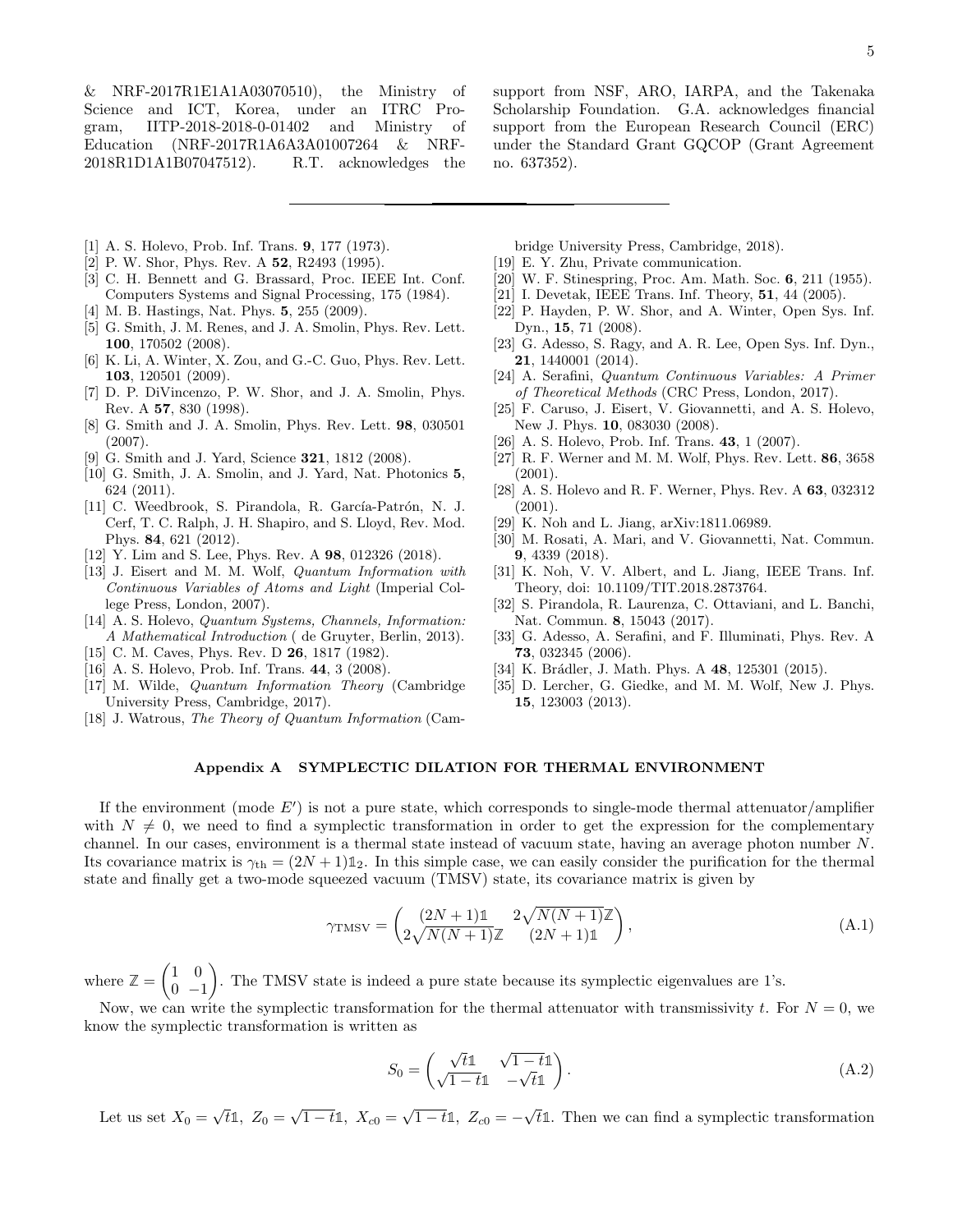for a thermal attenuator with  $N \neq 0$  such as

$$
S_{\rm th} = \begin{pmatrix} X_{\rm th} & Z_{\rm th} \\ X_{c,\rm th} & Z_{c,\rm th} \end{pmatrix} = \begin{pmatrix} X_0 & Z_0 & 0 \\ X_{c0} & Z_{c0} & 0 \\ 0 & 0 & 1 \end{pmatrix},
$$
(A.3)

where  $X_{\text{th}} = X_0$ ,  $Z_{\text{th}} = (Z_0 \ 0)$ ,  $X_{c,\text{th}} = \begin{pmatrix} X_{c0} \\ 0 \end{pmatrix}$ 0 ),  $Z_{c,th} = \begin{pmatrix} Z_{c0} & 0 \\ 0 & 1 \end{pmatrix}$ 0 **1** ), and all components are  $2 \times 2$  block matrices. One can see that this S is indeed a symplectic matrix, i.e.,  $SJ_3S^t = J_3$ . Furthermore, we need to check whether this

symplectic transformation gives the proper channel and the complementary channel of the thermal attenuator. The full transformation is written in terms of covariance matrices as

$$
S_{\text{th}}(\gamma_{\text{in}} \oplus \gamma_{\text{TMSV}})S_{\text{th}}^{t} = \begin{pmatrix} X_{0} & Z_{0} & 0 \\ X_{c0} & Z_{c0} & 0 \\ 0 & 0 & 1 \end{pmatrix} \begin{pmatrix} \gamma_{\text{in}} & 0 & 0 \\ 0 & (2N+1)1 & 2\sqrt{N(N+1)}Z \\ 0 & 2\sqrt{N(N+1)}Z & (2N+1)1 \end{pmatrix} \begin{pmatrix} X_{0}^{t} & X_{c0}^{t} & 0 \\ Z_{0}^{t} & Z_{c0}^{t} & 0 \\ 0 & 0 & 1 \end{pmatrix}
$$

$$
= \begin{pmatrix} X_{0}\gamma_{\text{in}}X_{0}^{t} + (2N+1)Z_{0}Z_{0}^{t} & X_{0}\gamma_{\text{in}}X_{c0}^{t} + (2N+1)Z_{0}Z_{c0}^{t} & 2\sqrt{N(N+1)}Z_{0}Z \\ X_{c0}\gamma_{\text{in}}X_{0}^{t} + (2N+1)Z_{0}^{t}Z_{c0} & X_{c0}\gamma_{\text{in}}X_{c0}^{t} + (2N+1)Z_{c0}Z_{c0}^{t} & 2\sqrt{N(N+1)}Z_{c0}Z \\ 2\sqrt{N(N+1)}Z_{0}^{t}Z & 2\sqrt{N(N+1)}Z_{c0}^{t}Z & (2N+1)1 \end{pmatrix}.
$$
 (A.4)

If we trace out the environment modes, the covariance matrix after the channel action is  $\gamma_{\text{out}} = X_0 \gamma_{\text{in}} X_0^t + (2N +$  $1)Z_0Z_0^t = t\gamma_{\rm in} + (2N+1)(1-t)\mathbb{1}$ , as expected. If we trace out the input mode in order to obtain the output of the complementary channel,

$$
\gamma_{\text{com}} = \begin{pmatrix} X_{c0} \gamma_{\text{in}} X_{c0}^{t} + (2N+1) Z_{c0} Z_{c0}^{t} & 2 \sqrt{N(N+1)} Z_{c0} \mathbb{Z} \\ 2 \sqrt{N(N+1)} Z_{c0}^{t} \mathbb{Z} & (2N+1) \mathbb{1} \end{pmatrix} = \begin{pmatrix} (1-t) \gamma_{\text{in}} + (2N+1) t \mathbb{1} & -2 \sqrt{N(N+1)} \sqrt{t} \mathbb{Z} \\ -2 \sqrt{N(N+1)} \sqrt{t} \mathbb{Z} & (2N+1) \mathbb{1} \end{pmatrix} . \tag{A.5}
$$

Here if we also trace out the ancillary mode used for purifying environment, the weak-complementary channel is obtained, i.e.,  $\gamma_{\text{wcom}} = (1-t)\gamma_{\text{in}} + (2N+1)t\mathbb{1}.$ 

From these results and the symplectic transformation of PPT channel given by

$$
S_{\rm PPT} = \begin{pmatrix} \frac{a^2-1}{2a} & 0 & \frac{a^2+1}{2\sqrt{3}a} & 0 & \frac{a^2+1}{\sqrt{6}a} & 0 & 0 & 0\\ 0 & -\frac{a^2-1}{2a} & 0 & \frac{a^2+1}{2\sqrt{3}a} & 0 & \frac{a^2+1}{\sqrt{6}a} & 0 & 0\\ -\frac{a^2+1}{2\sqrt{3}a} & 0 & \frac{1}{6}\left(-a+2b-\frac{2}{b}+\frac{1}{a}\right) & 0 & -\frac{(a+b)(ab-1)}{3\sqrt{2}ab} & 0 & -\frac{b^2+1}{\sqrt{6}b} & 0\\ -\frac{a^2+1}{\sqrt{6}a} & 0 & -\frac{(a+b)(ab-1)}{3\sqrt{2}ab} & 0 & \frac{(a+b)(ab-1)}{3\sqrt{2}ab} & 0 & -\frac{b^2+1}{\sqrt{6}b}\\ 0 & -\frac{a^2+1}{\sqrt{6}a} & 0 & \frac{(a+b)(ab-1)}{3\sqrt{2}ab} & 0 & \frac{b^2+1}{2\sqrt{3}b} & 0\\ 0 & 0 & \frac{b^2+1}{\sqrt{6}b} & 0 & -\frac{b^2+1}{2\sqrt{3}b} & 0 & \frac{b^2+1}{2\sqrt{3}b} & 0\\ 0 & 0 & \frac{b^2+1}{\sqrt{6}b} & 0 & -\frac{b^2+1}{2\sqrt{3}b} & 0 & -\frac{b^2+1}{2b} & 0\\ 0 & 0 & 0 & \frac{b^2+1}{\sqrt{6}b} & 0 & -\frac{b^2+1}{2\sqrt{3}b} & 0 & -\frac{b^2+1}{2\sqrt{3}b} & 0\\ 0 & 0 & 0 & \frac{b^2+1}{\sqrt{6}b} & 0 & -\frac{b^2+1}{2\sqrt{3}b} & 0 & \frac{b^2-1}{2b} \end{pmatrix}
$$

$$
:= \begin{pmatrix} X_{\text{PPT}} & Z_{\text{PPT}} \\ X_{c,\text{PPT}} & Z_{c,\text{PPT}} \end{pmatrix} \tag{A.6}
$$

where  $a, b \in [1,\infty)$  and  $X_{\text{PPT}}, Z_{\text{PPT}}, X_{c,\text{PPT}}, Z_{c,\text{PPT}}$  are  $4 \times 4$  block matrices. Then we can finally obtain the symplectic transformation of the combined channel  $\Phi_{\text{PPT}} \otimes \Phi_{\text{th}}$ . If we define  $X = X_{\text{PPT}} \oplus X_0$ ,  $Z = Z_{\text{PPT}} \oplus Z_0$ ,  $X_c =$  $X_{c,\text{PPT}} \oplus X_{c0}, Z_c = Z_{c,\text{PPT}} \oplus Z_{c0}$  as  $6 \times 6$  matrices, the total symplectic transformation of the combined channel can be written as

$$
S(\gamma_{\text{in}} \oplus \gamma_{\text{vac}} \oplus \gamma_{\text{TMSV}})S^{t} = \begin{pmatrix} X & Z & 0 \\ X_c & Z_c & 0 \\ 0 & 0 & 1 \end{pmatrix} \begin{pmatrix} \gamma_{\text{in}} & 0 & 0 \\ 0 & \gamma_{\text{vac}} & 0 \\ 0 & 0 & \gamma_{\text{TMSV}} \end{pmatrix} \begin{pmatrix} X^{t} & X_c^{t} & 0 \\ Z^{t} & Z_c^{t} & 0 \\ 0 & 0 & 1 \end{pmatrix}
$$

$$
= \begin{pmatrix} X\gamma_{\text{in}}X^{t} + Z_{\text{PPT}}Z_{\text{PPT}}^{t} \oplus Z_{\text{th}}\gamma_{\text{TMSV}}Z_{\text{th}}^{t} & (X\gamma_{\text{in}}X_{c}^{t}, 0) + Z_{\text{PPT}}Z_{c,\text{PPT}}^{t} \oplus Z_{\text{th}}\gamma_{\text{TMSV}}Z_{c,\text{th}}^{t} \\ (X_{c}\gamma_{\text{in}}X^{t}) + Z_{c,\text{PPT}}Z_{\text{PPT}}^{t} \oplus Z_{c,\text{th}}\gamma_{\text{TMSV}}Z_{\text{th}}^{t} & (X_{c}\gamma_{\text{in}}X_{c}^{t}, 0) + Z_{c,\text{PPT}}Z_{c,\text{PPT}}^{t} \oplus Z_{c,\text{th}}\gamma_{\text{TMSV}}Z_{c,\text{th}}^{t} \end{pmatrix}, \quad (A.7)
$$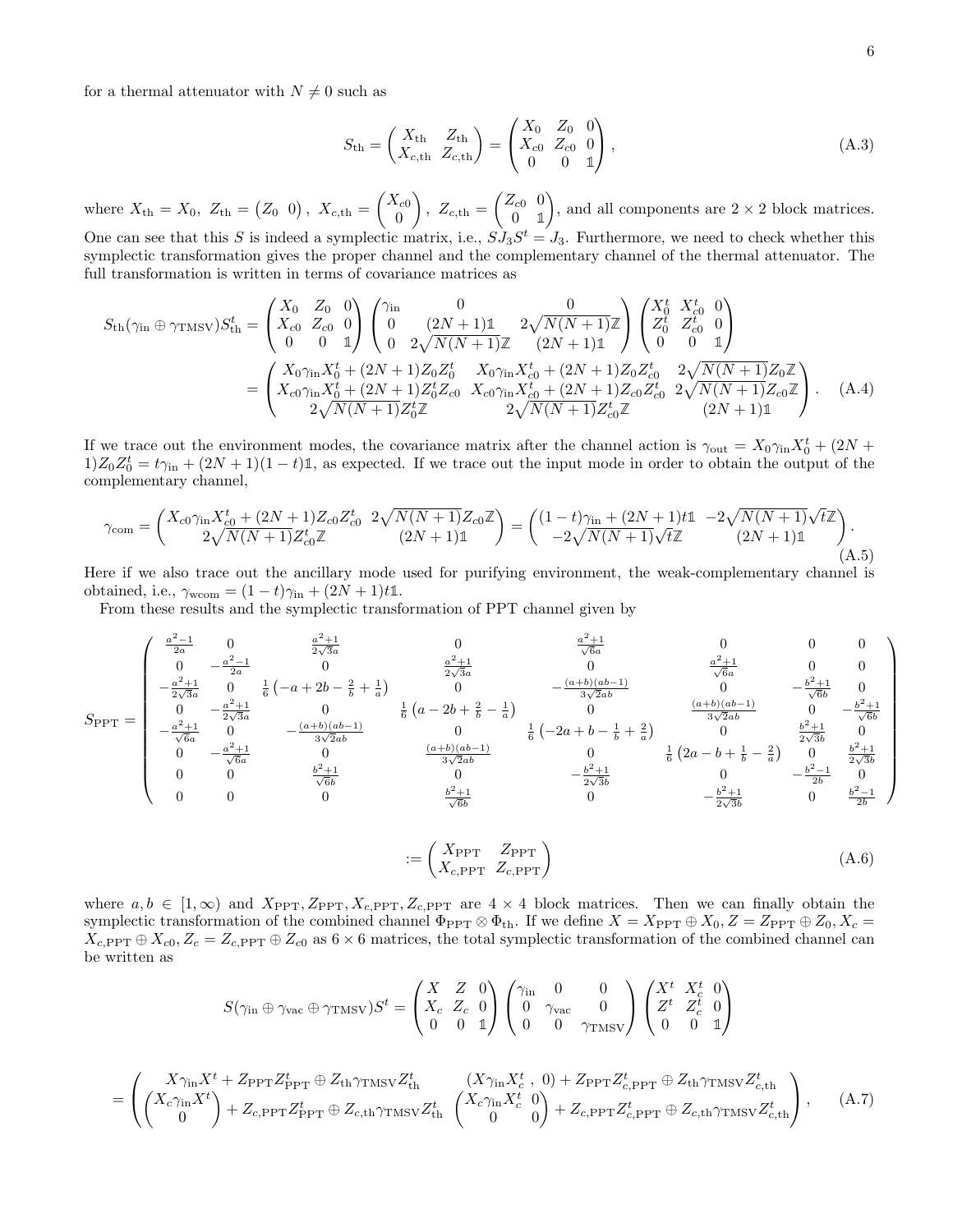where  $\gamma_{\text{vac}} = \mathbb{1}_4$  and  $\gamma_{\text{in}}$  is a channel input state with certain form as

$$
\gamma_{\rm in} = \begin{pmatrix}\n\frac{x^4 + 1}{2x^2} & 0 & 0 & 0 & \frac{(x^4 - 1)(y^2 - 1)}{4x^2y} & 0 \\
0 & \frac{x^4 + 1}{2x^2} & 0 & 0 & 0 & \frac{(x^4 - 1)(y^2 - 1)}{4x^2y} \\
0 & 0 & \frac{z^4 + 1}{2z^2} & 0 & \frac{(y^2 + 1)(z^4 - 1)}{4yz^2} & 0 \\
0 & 0 & 0 & \frac{z^4 + 1}{2z^2} & 0 & -\frac{(y^2 + 1)(z^4 - 1)}{4yz^2} \\
\frac{(x^4 - 1)(y^2 - 1)}{4x^2y} & 0 & \frac{(y^2 + 1)(z^4 - 1)}{4yz^2} & 0 & f(x, y, z) & 0 \\
0 & \frac{(x^4 - 1)(y^2 - 1)}{4x^2y} & 0 & -\frac{(y^2 + 1)(z^4 - 1)}{4yz^2} & 0 & f(x, y, z)\n\end{pmatrix},
$$
\n(A.8)

where  $f(x, y, z) = \frac{x^2(y^2+1)^2z^4+(x^4+1)(y^2-1)^2z^2+x^2(y^2+1)^2}{8x^2y^2z^2}$  $\frac{8x^2y^2z^2}{8x^2y^2z^2}$ , and  $x, y, z \in [1, \infty)$  the squeezing parameters. Consequently, the channel output and the complementary channel output are given by

<span id="page-6-0"></span>
$$
\gamma_{\text{out}} = X \gamma_{\text{in}} X^t + Z_{\text{PPT}} Z_{\text{PPT}}^t \oplus Z_{\text{th}} \gamma_{\text{TMSV}} Z_{\text{th}}^t,\tag{A.9}
$$

$$
\gamma_{\text{com}} = \begin{pmatrix} X_c \gamma_{\text{in}} X_c^t & 0 \\ 0 & 0 \end{pmatrix} + Z_{c,\text{PPT}} Z_{c,\text{PPT}}^t \oplus Z_{c,\text{th}} \gamma_{\text{TMSV}} Z_{c,\text{th}}^t.
$$
\n(A.10)

Next, we consider thermal amplifiers with amplifying parameter G, i.e.,  $\tau = G > 1$ . When  $N = 0$ , the symplectic transformation is given by

$$
S_1 = \begin{pmatrix} \sqrt{G} \mathbb{1} & \sqrt{G - 1} \mathbb{Z} \\ \sqrt{G - 1} \mathbb{Z} & \sqrt{G} \mathbb{1} \end{pmatrix}.
$$
 (A.11)

Let us set  $X_1 =$ √  $G1, Z_1 =$ √  $G - 1\mathbb{Z}, X_{c1} =$ √  $G - 1\mathbb{Z}, Z_{c1} =$ G**1**. Then, by following same procedure for the thermal attenuator, we can obtain the symplectic transformation  $S_{\text{am}}$  for  $N > 0$  as

$$
S_{\rm am} = \begin{pmatrix} X_{\rm am} & Z_{\rm am} \\ X_{c,\rm am} & Z_{c,\rm am} \end{pmatrix} = \begin{pmatrix} X_1 & Z_1 & 0 \\ X_{c1} & Z_{c1} & 0 \\ 0 & 0 & 1 \end{pmatrix}, \tag{A.12}
$$

where  $X_{\text{am}} = X_1, Z_{\text{am}} = (Z_1 \ 0), X_{c,\text{am}} = \begin{pmatrix} X_{c1} \\ 0 \end{pmatrix}$ 0 ),  $Z_{c,am} = \begin{pmatrix} Z_{c1} & 0 \\ 0 & 1 \end{pmatrix}$ 0 **1** ), and all components represent  $2 \times 2$  block matrices. Like the case of thermal attenuator, we need to check  $S_{\text{am}}$  gives the proper channel and the complementary channel by looking at the full symplectic transformation as

$$
S_{\rm am}(\gamma_{\rm in} \oplus \gamma_{\rm TMSV}) S_{\rm am}^{t} = \begin{pmatrix} X_{1} & Z_{1} & 0 \\ X_{c1} & Z_{c1} & 0 \\ 0 & 0 & 1 \end{pmatrix} \begin{pmatrix} \gamma_{\rm in} & 0 \\ 0 & \gamma_{\rm TMSV} \end{pmatrix} \begin{pmatrix} X_{1}^{t} & X_{c1}^{t} & 0 \\ Z_{1}^{t} & Z_{c1}^{t} & 0 \\ 0 & 0 & 1 \end{pmatrix}
$$
  
= 
$$
\begin{pmatrix} X_{\rm am} \gamma_{\rm in} X_{\rm am}^{t} + Z_{\rm am} \gamma_{\rm TMSV} Z_{\rm am}^{t} & X_{\rm am} \gamma_{\rm in} X_{c,\rm am}^{t} + Z_{\rm am} \gamma_{\rm TMSV} Z_{c,\rm am}^{t} \\ X_{c,\rm am} \gamma_{\rm in} X_{\rm am}^{t} + Z_{c,\rm am} \gamma_{\rm TMSV} Z_{\rm am}^{t} & X_{c,\rm am} \gamma_{\rm in} X_{c,\rm am}^{t} + Z_{c,\rm am} \gamma_{\rm TMSV} Z_{c,\rm am}^{t} \end{pmatrix}.
$$
(A.13)

After tracing out environment (system) modes, we get channel output (complementary channel output) written as

$$
\gamma_{\text{out}} = X_{\text{am}} \gamma_{\text{in}} X_{\text{am}}^t + Z_{\text{am}} \gamma_{\text{TMSV}} Z_{\text{am}}^t = G \gamma_{\text{in}} + (2N+1)(G-1)\mathbb{1},\tag{A.14}
$$

$$
\gamma_{\text{com}} = X_{\text{c,am}} \gamma_{\text{in}} X_{\text{c,am}}^t + Z_{\text{c,am}} \gamma_{\text{TMSV}} Z_{\text{c,am}}^t = \begin{pmatrix} (G-1) \mathbb{Z} \gamma_{\text{in}} \mathbb{Z}^t + (2N+1) G \mathbb{1} & 2 \sqrt{N(N+1)} \sqrt{G} \mathbb{Z} \\ 2 \sqrt{N(N+1)} \sqrt{G} \mathbb{Z} & (2N+1) \mathbb{1} \end{pmatrix} . \tag{A.15}
$$

From these results, we can also construct the symplectic transformation of combined channel with PPT channel given by

$$
S(\gamma_{\text{in}} \oplus \gamma_{\text{vac}} \oplus \gamma_{\text{TMSV}})S^{t} = \begin{pmatrix} X & Z & 0 \\ X_c & Z_c & 0 \\ 0 & 0 & 1 \end{pmatrix} \begin{pmatrix} \gamma_{\text{in}} & 0 & 0 \\ 0 & \gamma_{\text{vac}} & 0 \\ 0 & 0 & \gamma_{\text{TMSV}} \end{pmatrix} \begin{pmatrix} X^{t} & X_{c}^{t} & 0 \\ Z^{t} & Z_{c}^{t} & 0 \\ 0 & 0 & 1 \end{pmatrix}
$$

$$
= \left(\begin{pmatrix} X\gamma_{\rm in}X^t + Z_{\rm PPT}Z_{\rm PPT}^t \oplus Z_{\rm am}\gamma_{\rm TMSV}Z_{\rm am}^t & (X\gamma_{\rm in}X_c^t, 0) + Z_{\rm PPT}Z_{c,\rm PPT}^t \oplus Z_{\rm am}\gamma_{\rm TMSV}Z_{c,\rm am}^t\\ (X_c\gamma_{\rm in}X^t) \\ 0 & 0 \end{pmatrix} + Z_{c,\rm PPT}Z_{c,\rm PPT}^t \oplus Z_{c,\rm am}\gamma_{\rm TMSV}Z_{c,\rm am}^t \begin{pmatrix} X_{c}\gamma_{\rm in}X_c^t & 0\\ 0 & 0 \end{pmatrix} + Z_{c,\rm PPT}Z_{c,\rm PPT}^t \oplus Z_{c,\rm am}\gamma_{\rm TMSV}Z_{c,\rm am}^t \end{pmatrix}, \quad (A.16)
$$

where  $X = X_{\text{PPT}} \oplus X_1, X_c = X_{c,\text{PPT}} \oplus X_{c1}$  as  $6 \times 6$  matrices.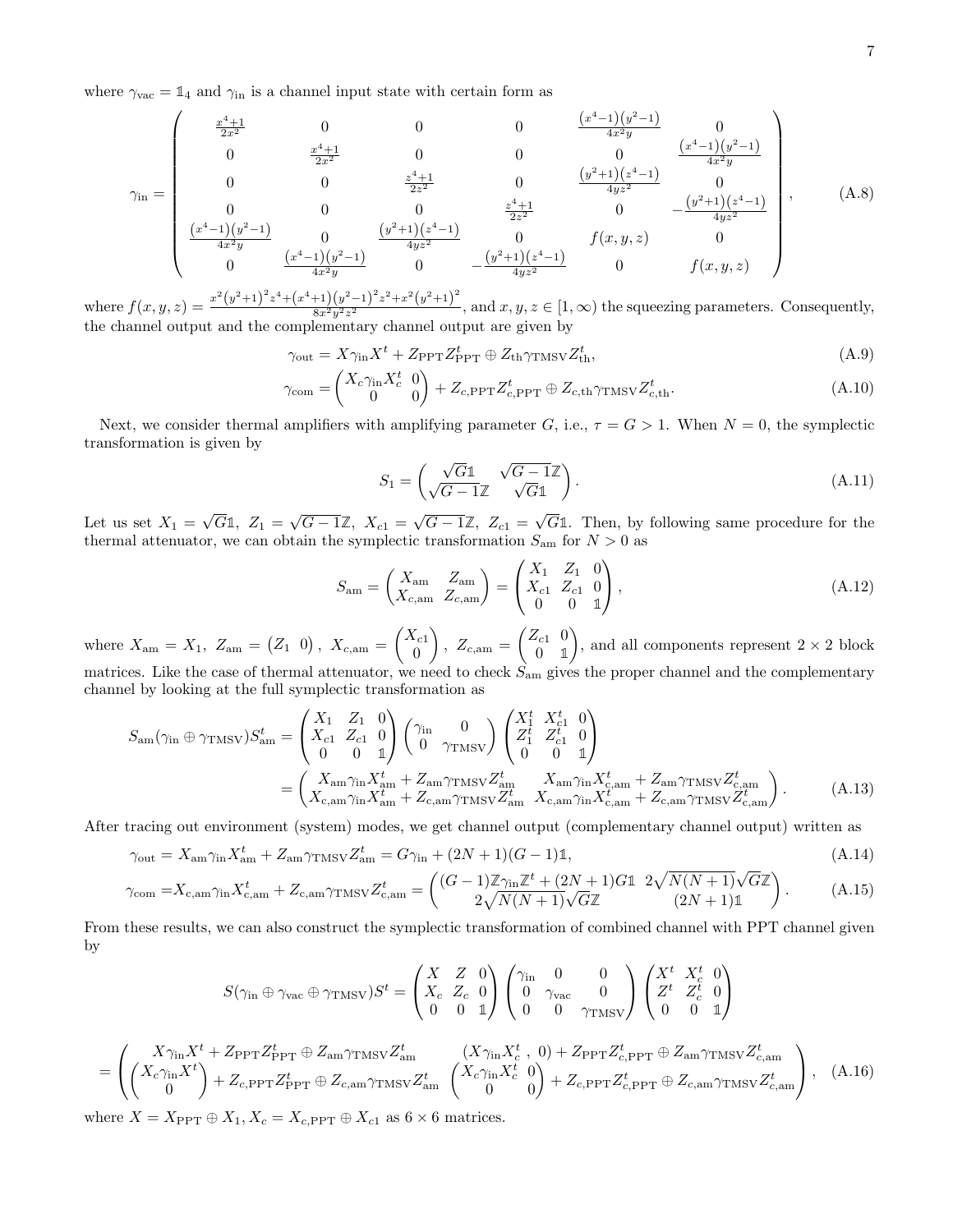## Appendix B NON-ACTIVATION OF COHERENT INFORMATION FOR ENTANGLEMENT-BREAKING CHANNELS WITH FINITE INPUT ENERGY

Here, we generalize the non-activation property of coherent information known for finite-dimensional entanglementbreaking channels to infinite-dimensional entanglement-breaking channels with finite input energy. Our discussion is closely related to the one in Ref. [\[3\]](#page-10-0) on the Holevo  $\chi$ -function while applying the continuity result of the coherent information shown in Ref. [\[1\]](#page-10-1).

Let  $D(\mathcal{X})$  denote the set of density operators acting on the Hilbert space  $\mathcal{X}$ , and  $T(\mathcal{X},\mathcal{X}')$  be the set of superoperators  $\Phi: D(\mathcal{X}) \to D(\mathcal{X}')$ . We use curly letters for denoting Hilbert spaces and Roman letters for denoting the corresponding subsystems.

Let  $\Phi \in T(\mathcal{A}, \mathcal{A}')$ . For finite-dimensional systems, mutual information of the channel and state is defined by

<span id="page-7-0"></span>
$$
I(\rho, \Phi) = H(A) + H(A') - H(E)
$$
\n(B.1)

where  $E$  is the output system of the complementary channel. On the other hand, for infinite-dimensional systems, this definition may be ill-defined since von Neumann entropy can be infinite. To overcome this subtlety, Holevo and Shirokov introduced the following definiton.

**Definition 1** ([\[1\]](#page-10-1)). For  $\Phi \in T(A, A')$  and  $\rho \in D(A)$ , mutual information with respect to  $\rho$  and  $\Phi$  is defined by

$$
I(\rho, \Phi) \equiv H((\mathbb{1} \otimes \Phi)|\psi\rangle\langle\psi|||\rho \otimes \Phi(\rho))
$$
\n(B.2)

where  $|\psi\rangle\langle\psi|$  is a purification of  $\rho$  and  $H(\cdot||\cdot)$  is the relative entropy.

Note that when dim  $A < \infty$  and dim  $A' < \infty$ , this definition reduces to [\(B.1\)](#page-7-0).

Another important quantity, especially relevant to quantum capacity of a channel, is the coherent information. For finite-dimensional systems, the coherent information of channel  $\Phi$  and state  $\rho$  is defined by

<span id="page-7-1"></span>
$$
I_c(\rho, \Phi) = H(A') - H(RA')
$$
\n(B.3)

where R is the system purifying  $\rho$ . For infinite-dimensional systems, this definition may be ill-defined even for the state  $\rho$  with the finite von Neumann entropy since the entropy of the output state can be infinite. To remedy this, the following definition was introduced.

**Definition 2** ([\[1\]](#page-10-1)). For  $\Phi \in T(A, A')$  and  $\rho \in D(A)$ , coherent information with respect to  $\rho$  and  $\Phi$  is defined by

$$
I_c(\rho, \Phi) \equiv I(\rho, \Phi) - H(\rho) \tag{B.4}
$$

where  $H(\cdot)$  is the von Neumann entropy.

When  $H(\rho) < \infty$  and  $H(\Phi(\rho)) < \infty$ , this definition reduces to [\(B.3\)](#page-7-1). Note that when  $H(\rho)$  is finite,  $I_c(\rho, \Phi)$  is finite for arbitary  $\Phi$  because

$$
I(\rho, \Phi) = H(\mathbb{1} \otimes \Phi(|\psi\rangle\langle\psi|)||\mathbb{1} \otimes \Phi(\rho \otimes \rho)) \leq H(|\psi\rangle\langle\psi|||\rho \otimes \rho)
$$
(B.5)

where we used the monotonicity of the relative entropy.

We consider the following coherent information obtained as the supremum over all the input states with energy constraint.

**Definition 3.** Let  $A$  be an infinite-dimensional Hilbert space corresponding to the bosonic system with the Hamiltonian  $H = \sum_{n=0}^{\infty} n|n\rangle\langle n|$ . Let  $\Phi \in T(\mathcal{A}, \mathcal{A}')$ , and define  $\tilde{D}_h(\tilde{\mathcal{A}}) = \{ \rho \in D(\mathcal{A}) | T_F[\rho H] < h \}$ . Then, we define the coherent information with input energy constraint h as

<span id="page-7-3"></span>
$$
\tilde{I}_{c,h}(\Phi) \equiv \sup_{\rho \in \tilde{D}_h(\mathcal{A})} I_c(\rho, \Phi)
$$
\n(B.6)

For the case of finite input energy, the following important continuity property has been shown.

**Lemma 4** ([\[1\]](#page-10-1)). Let  $\Phi \in T(A, A')$  and  $\{\Phi_n\}$  be a sequence that strongly converges to  $\Phi$ . Then, for any sequence  $\{\rho_n\}$ with  $\forall n, \ \rho_n \in \tilde{D}_h(\mathcal{A})$  that converges to  $\rho \in \tilde{D}_h(\mathcal{A})$ , it holds that

<span id="page-7-2"></span>
$$
\lim_{n \to \infty} I_c(\rho_n, \Phi_n) = I_c(\rho, \Phi)
$$
\n(B.7)

for any  $h < \infty$ .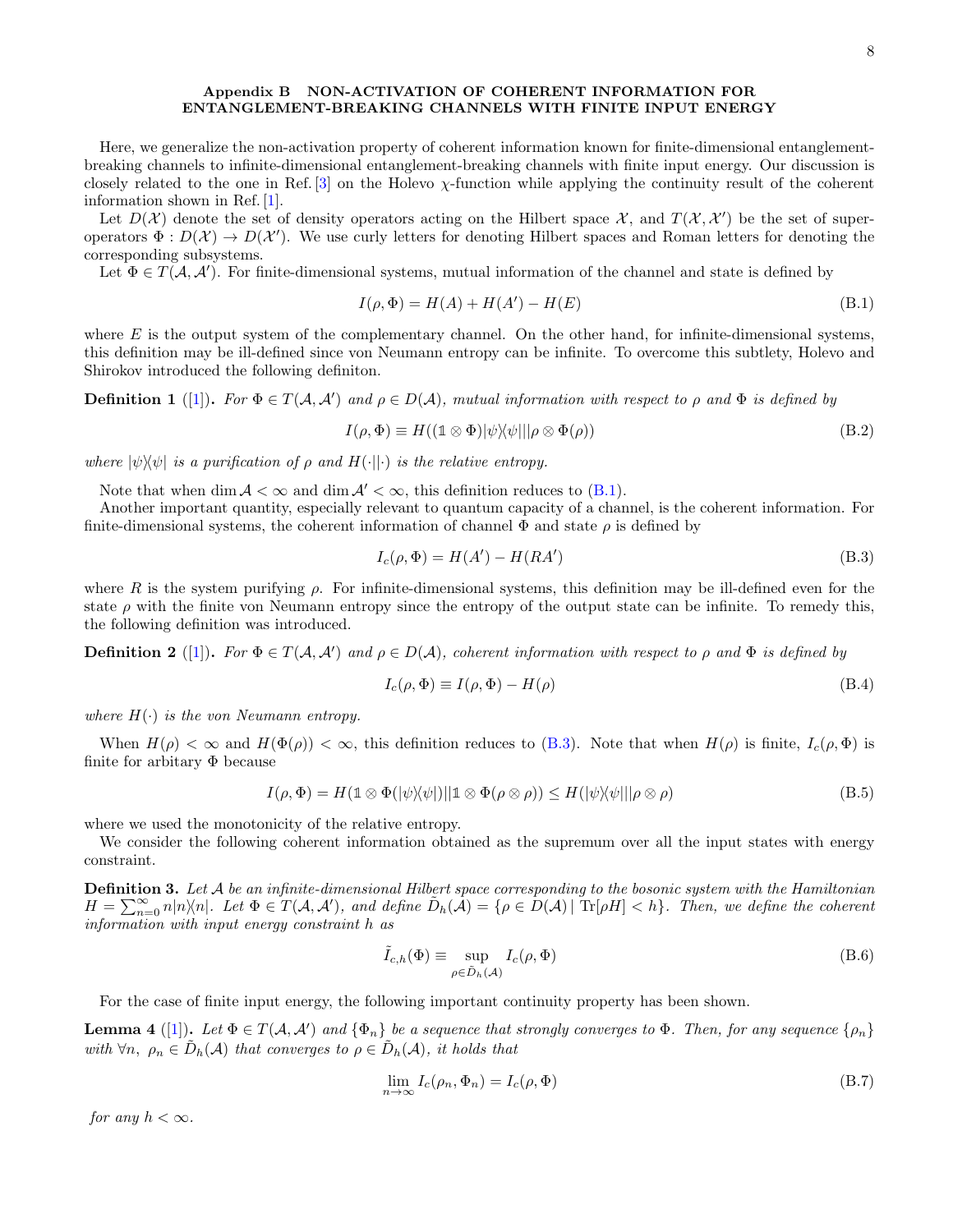$\Box$ 

For finite-dimensional channels consisting of an entanglement-breaking channel and an arbitrary channel, the following additivity result holds. We include the proof of this result for completeness.

**Lemma 5** ([\[4,](#page-10-2) [5\]](#page-10-3)). Let  $\Phi_{EB} \in T(A, A')$  be an entanglement-breaking channel and  $\Psi \in T(B, B')$  be an arbitrary channel where  $\dim A < \infty$ ,  $\dim A' < \infty$ ,  $\dim B < \infty$ ,  $\dim B' < \infty$ . Then,

<span id="page-8-2"></span>
$$
I_c(\Phi_{EB} \otimes \Psi) = I_c(\Psi) \tag{B.8}
$$

Proof. Since the quantum capacity of any entanglement-breaking channel is zero due to the anti-degradability of the entanglement-breaking channels and the non-cloning theorem,  $I_c(\Phi_{EB}) = 0$ .  $I_c(\Phi_{EB} \otimes \Psi) \geq I_c(\Psi)$  is trivial, so it suffices to show  $I_c(\Phi_{EB} \otimes \Psi) \leq I_c(\Psi)$  When input space and output space are finite-dimensional, the expression of coherent information of channel  $\Phi_{EB} \in T(\mathcal{X}, \mathcal{X}')$  and  $\rho \in D(\mathcal{X})$  reduces to

$$
I_c(\rho, \Phi_{EB}) = -H((\mathbb{1} \otimes \Phi_{EB})|\psi\rangle\langle\psi|_{RX}) + H(\Phi_{EB}(\rho)) = -H(R|X')_{\mathbb{1} \otimes \Phi_{EB}(|\psi\rangle\langle\psi|)} \tag{B.9}
$$

where  $|\psi\rangle \in \mathcal{R} \otimes \mathcal{X}$  is a pure state purifying  $\rho$ , R is a reference system for the purification, and  $H(\cdot|\cdot)$  is the conditional entropy.

Now, we consider  $I_c(\rho, \Phi_{EB} \otimes \Psi)$  where  $\rho \in D(\mathcal{A} \otimes \mathcal{B})$ . Let  $|\psi\rangle\langle\psi| \in D(\mathcal{R} \otimes \mathcal{A} \otimes \mathcal{B})$  be a pure state purifying  $\rho$ , and define  $\sigma = \mathbb{1}_{RB} \otimes \Phi_{EB}(|\psi\rangle\langle\psi|)$ . Since  $\Phi_{EB}$  is entanglement breaking,  $\sigma$  can be written as  $\sigma = \sum_y p_y \sigma_y^{A'} \otimes \sigma_y^{RB}$ for some probability distribution  $\{p_y\}$  and pure states  $\sigma_y^{A'}$ ,  $\sigma_y^{RB}$ . Define  $\tau = \sum_y p_y |y\rangle\langle y|_{R'} \otimes \sigma_y^{A'} \otimes \sigma_y^{RB}$  where we introduced another system  $R'$ . Then, we get

$$
I_c(\rho, \Phi_{EB} \otimes \Psi) = -H(R|A'B')_{\mathbb{1}_{RA'} \otimes \Psi(\sigma)} \tag{B.10}
$$

$$
\leq -H(R|R'A'B')_{\mathbb{1}_{R'RA'}\otimes\Psi(\tau)} \tag{B.11}
$$

$$
= -[H(R'RA'B') - H(R'A'B')]_{\mathbb{1}_{R'RA'} \otimes \Psi(\tau)}
$$
(B.12)

$$
= -\left[H(RA'B'|R') - H(A'B'|R')\right]_{\mathbb{1}_{R'RA'}\otimes\Psi(\tau)}
$$
(B.13)

$$
= -\sum_{y} p_y [H(RA'B') - H(A'B')]_{\sigma_y^{A'} \otimes [\mathbb{1}_R \otimes \Psi(\sigma_y^{RB})]} \tag{B.14}
$$

$$
= -\sum_{y} p_y [H(RB') - H(B')]_{1_R \otimes \Psi(\sigma_y^{RB})}
$$
(B.15)

$$
= -\sum_{y} p_y H(R|B')_{1_R \otimes \Psi(\sigma_y^{RB})}
$$
(B.16)

$$
=\sum_{y} p_y I_c(\sigma_y^B, \Psi) \tag{B.17}
$$

$$
\leq I_c(\Psi) \tag{B.18}
$$

where the first inequality is due to the strong subadditivity of the von Neumann entropy.

In Ref. [\[3\]](#page-10-0), the authors defined the Holevo capacity for infinite-dimensional channels and showed the additivity of the Holevo capacity of the channels consisting of an entanglement-breaking channel and an arbitrary channel. Here, we basically apply their argument to the coherent information although there are some differences. First difference is that the coherent information is continuous whereas Holevo  $\chi$ -function is only lower semicontinuous, which makes our analysis on the coherent information easier. Second difference is that the  $\chi$ -function satisfies the following property

$$
\chi(\rho, \Phi_{EB} \otimes \Psi) \le \chi(\rho_A, \Phi_{EB}) + \chi(\rho_B, \Psi), \ \forall \rho
$$
\n(B.19)

for finite-dimensional channels while it is not clear whether the corresponding relation holds for the coherent information due to the lack of concavity with respect to the input state. Thus, we need a slightly different analysis.

Let  $\Phi \in T(\mathcal{A}, \mathcal{A}')$ , and  $P_n$  be a finite-rank projector acting on  $\mathcal{A}'$  such that  $\lim_{n\to\infty} P_n = \mathbb{1}_{\mathcal{A}'}$ . Let  $\mathcal{A}'_n$  be a finitedimensional subspace of  $\mathcal{A}'$  defined by  $\mathcal{A}'_n = P_n(\mathcal{A}')$ . Let us take another finite-dimensional subspace  $\mathcal{A}''_n \subset \mathcal{A}'_n^{\perp} \subset \mathcal{A}'$ and some pure state  $\tau_n \in D(A_n'')$ . Consider a sequence of channels  $\Phi_n \in T(A, A'_n \oplus A''_n)$  defined by

<span id="page-8-0"></span>
$$
\Phi_n(\cdot) = P_n \Phi(\cdot) P_n + \text{Tr}[(\mathbb{1}_{\mathcal{A}'} - P_n)\Phi(\cdot)]\tau_n.
$$
\n(B.20)

Since  $\lim_{n\to\infty} \Phi_n(\rho) = \Phi(\rho), \forall \rho \in D(\mathcal{A})$ , the sequence  $\{\Phi_n\}$  strongly converges to  $\Phi$ . Note that  $\Phi_n = \Pi_n \circ \Phi$  where  $\Pi_n \in T(\mathcal{A}', \mathcal{A}'_n \oplus \mathcal{A}''_n)$  is a channel defined by

<span id="page-8-1"></span>
$$
\Pi_n(\cdot) = P_n \cdot P_n + \text{Tr}[(\mathbb{1}_{\mathcal{A}'} - P_n) \cdot] \tau_n. \tag{B.21}
$$

Using these sequences of channels, we obtain the following.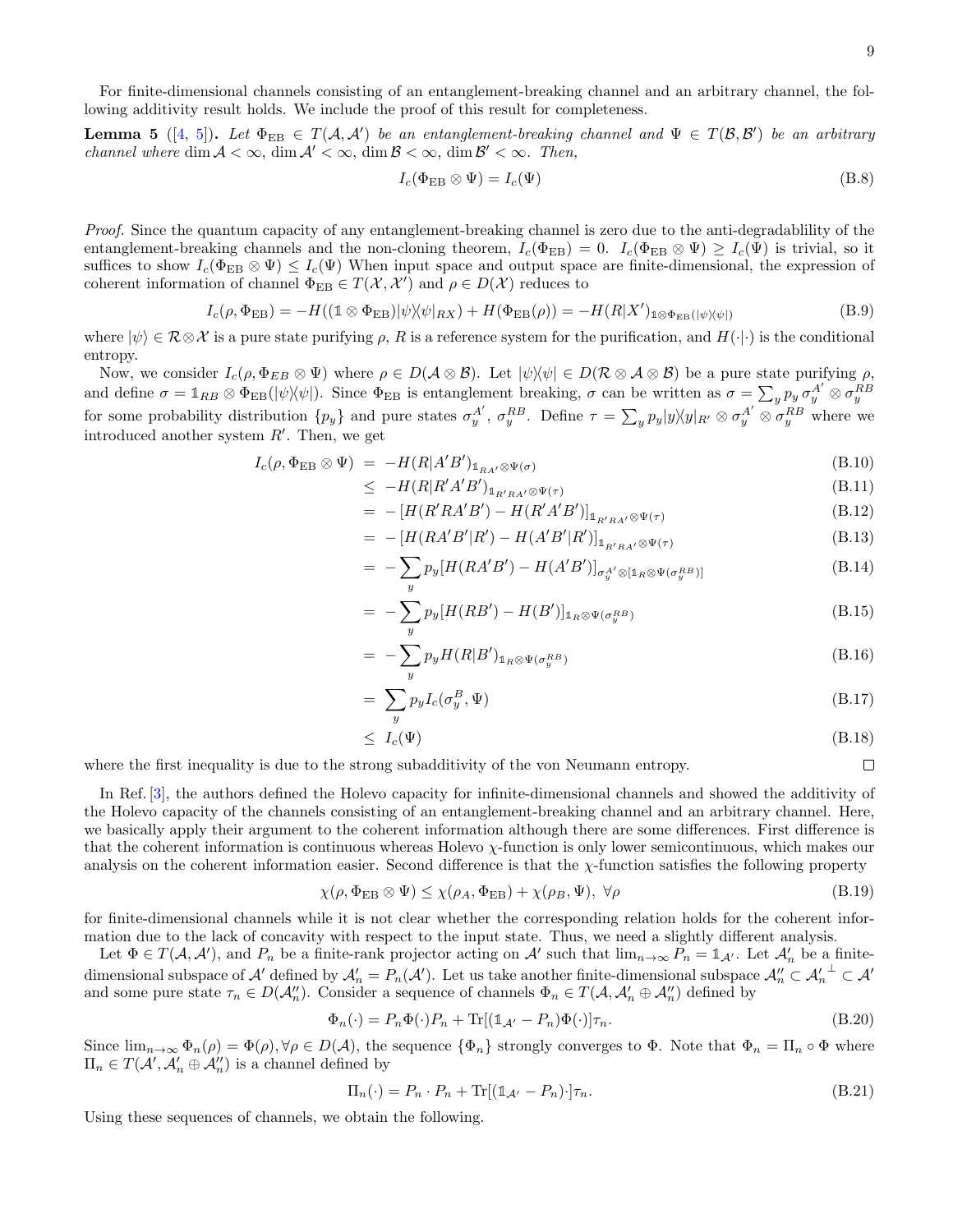$\Box$ 

 $\Box$ 

**Lemma 6.** Let  $\Phi \in T(A, \mathcal{A}')$  be a channel with  $\dim \mathcal{A} < \infty$ ,  $\dim \mathcal{A}' \leq \infty$ , and  $\Psi \in T(\mathcal{B}, \mathcal{B}')$  be a channel with  $\dim {\cal B} \leq \infty$ ,  $\dim {\cal B}' \leq \infty$ . Define  $\tilde{D}_{h_{\cal B}}( {\cal A} \otimes {\cal B})$  as the set of states whose reduced states acting on  ${\cal B}$  have the mean energy less than h. Then, for all  $h < \infty$ , if  $\Phi_n$  defined by [\(B.20\)](#page-8-0) satisfies

<span id="page-9-0"></span>
$$
I_c(\rho, \Phi_n \otimes \Psi) \le I_c(\Phi_n) + \tilde{I}_{c,h}(\Psi), \ \forall \rho \in \tilde{D}_{h_{\mathcal{B}}}(\mathcal{A} \otimes \mathcal{B})
$$
(B.22)

for all  $n \in \mathbb{N}$ , it holds that

<span id="page-9-3"></span>
$$
I_c(\rho, \Phi \otimes \Psi) \le I_c(\Phi) + \tilde{I}_{c,h}(\Psi), \ \forall \rho \in \tilde{D}_{h_{\mathcal{B}}}(\mathcal{A} \otimes \mathcal{B}). \tag{B.23}
$$

Proof. By the assumption [\(B.22\)](#page-9-0) and the compactness of  $D(\mathcal{A})$ , for any  $n \in \mathbb{N}$  and  $\rho \in \tilde{D}_{h_{\mathcal{B}}}(\mathcal{A}\otimes\mathcal{B})$ , there exists  $\sigma_n \in D(\mathcal{A})$  such that

$$
I_c(\rho, \Phi_n \otimes \Psi) \le I_c(\sigma_n, \Phi_n) + \tilde{I}_{c,h}(\Psi). \tag{B.24}
$$

Since  $\Phi_n = \Pi_n \circ \Phi$  where  $\Pi_n$  is defined by [\(B.21\)](#page-8-1), due to the monotonicity of the coherent information, we get  $I_c(\sigma_n, \Phi_n) \leq I_c(\sigma_n, \Phi)$ . Combining the inequality  $I_c(\sigma_n, \Phi) \leq I_c(\Phi)$ , we get

$$
I_c(\rho, \Phi_n \otimes \Psi) \le I_c(\Phi) + \tilde{I}_{c,h}(\Psi). \tag{B.25}
$$

Since  $\lim_{n\to\infty} \Phi_n \otimes \Psi = \Phi \otimes \Psi$ , the statement is obtained by using [Lemma 4.](#page-7-2)

We next define subchannels, which are the channels with restricted input subspace.

**Definition 7.** The subchannel of  $\Phi \in T(A, A')$  constrained on  $A_0$ , which is denoted by  $\Phi_{A_0}$ , is the channel in  $T(\mathcal{A}_0,\mathcal{A}')$  where inputs are constrained to the set of states with support contained in a subspace  $\mathcal{A}_0 \subset \mathcal{A}$ .

Then, we obtain the following lemma.

**Lemma 8.** Let  $\Phi \in T(A, A')$  be a channel with  $\dim A \leq \infty$ ,  $\dim A' \leq \infty$  and  $\Psi \in T(B, B')$  be a channel with  $\dim {\cal B} \leq \infty, \, \dim {\cal B}' \leq \infty.$  Define  $\tilde{D}_{h_{\cal A},h'_{\cal B}}({\cal A}\otimes {\cal B})$  as the set of states whose reduced states acting on  ${\cal A}$  ( ${\cal B})$  is less than h (h'). For any  $h < \infty$  and  $h' < \infty$ , if it holds

<span id="page-9-1"></span>
$$
I_c(\rho, \Phi \otimes \Psi_{\mathcal{A}_0 \otimes \mathcal{B}_0}) \leq \tilde{I}_{c,h}(\Phi_{\mathcal{A}_0}) + \tilde{I}_{c,h'}(\Psi_{\mathcal{B}_0}), \ \forall \rho \in \tilde{D}_{h_{\mathcal{A}},h'_{\mathcal{B}}}(\mathcal{A} \otimes \mathcal{B})
$$
(B.26)

for any choice of  $\mathcal{A}_0 \subset \mathcal{A}$  and  $\mathcal{B}_0 \subset \mathcal{B}$  with  $\dim \mathcal{A}_0 < \infty$ ,  $\dim \mathcal{B}_0 < \infty$ , then

<span id="page-9-2"></span>
$$
I_c(\rho, \Phi \otimes \Psi) \le \tilde{I}_{c,h}(\Phi) + \tilde{I}_{c,h'}(\Psi), \ \forall \rho \in \tilde{D}_{h,\mathcal{A},h'_\mathcal{B}}(\mathcal{A} \otimes \mathcal{B}). \tag{B.27}
$$

Proof. Consider the sequence of states

$$
\rho_n = \left( \text{Tr}[(P_n \otimes Q_n)\rho] \right)^{-1} (P_n \otimes Q_n) \rho(P_n \otimes Q_n)
$$
\n(B.28)

where  $P_n$  and  $Q_n$  be finite-rank projectors acting on A and B such that  $\lim_{n\to\infty}P_n=\mathbb{1}_A$  and  $\lim_{n\to\infty}Q_n=\mathbb{1}_B$ . Let  $\Phi_{P_n}$  and  $\Psi_{Q_n}$  be  $P_n(\mathcal{A}), Q_n(\mathcal{B})$ -constrained channels. By assumption [\(B.26\)](#page-9-1), for any  $n \in \mathbb{N}$  and  $\rho \in \mathcal{D}_{h_{\mathcal{A}},h'_{\mathcal{B}}}(\mathcal{A} \otimes \mathcal{B}),$ there exist  $\sigma_n \in \tilde{D}_h(P_n(\mathcal{A}))$  and  $\tau_n \in \tilde{D}_{h'}(Q_n(\mathcal{B}))$  such that

$$
I_c(\rho_n, \Phi \otimes \Psi_{P_n(\mathcal{A}) \otimes Q_n(\mathcal{B})}) \le I_c(\sigma_n, \Phi_{P_n}) + I_c(\tau_n, \Psi_{Q_n})
$$
\n(B.29)

where we used the compactness of  $\tilde{D}_h(P_n(\mathcal{A}))$  and  $\tilde{D}_{h'}(Q_n(\mathcal{B}))$ . Since  $\Phi_{P_n}$  and  $\Psi_{Q_n}$  are just original channels with input restrictions, we get

$$
I_c(\sigma_n, \Phi_{P_n}) = I_c(\sigma_n, \Phi) \le \tilde{I}_{c,h}(\Phi)
$$
\n(B.30)

$$
I_c(\tau_n, \Psi_{Q_n}) = I_c(\tau_n, \Psi) \le \tilde{I}_{c,h'}(\Psi). \tag{B.31}
$$

Since  $\rho_n \to \rho$ ,  $P_n \to \mathbb{1}_{\mathcal{A}}$ ,  $Q_n \to \mathbb{1}_{\mathcal{B}}$ , taking  $n \to \infty$  and using [Lemma 4,](#page-7-2) we reach the statement.

We finally reach our main result.